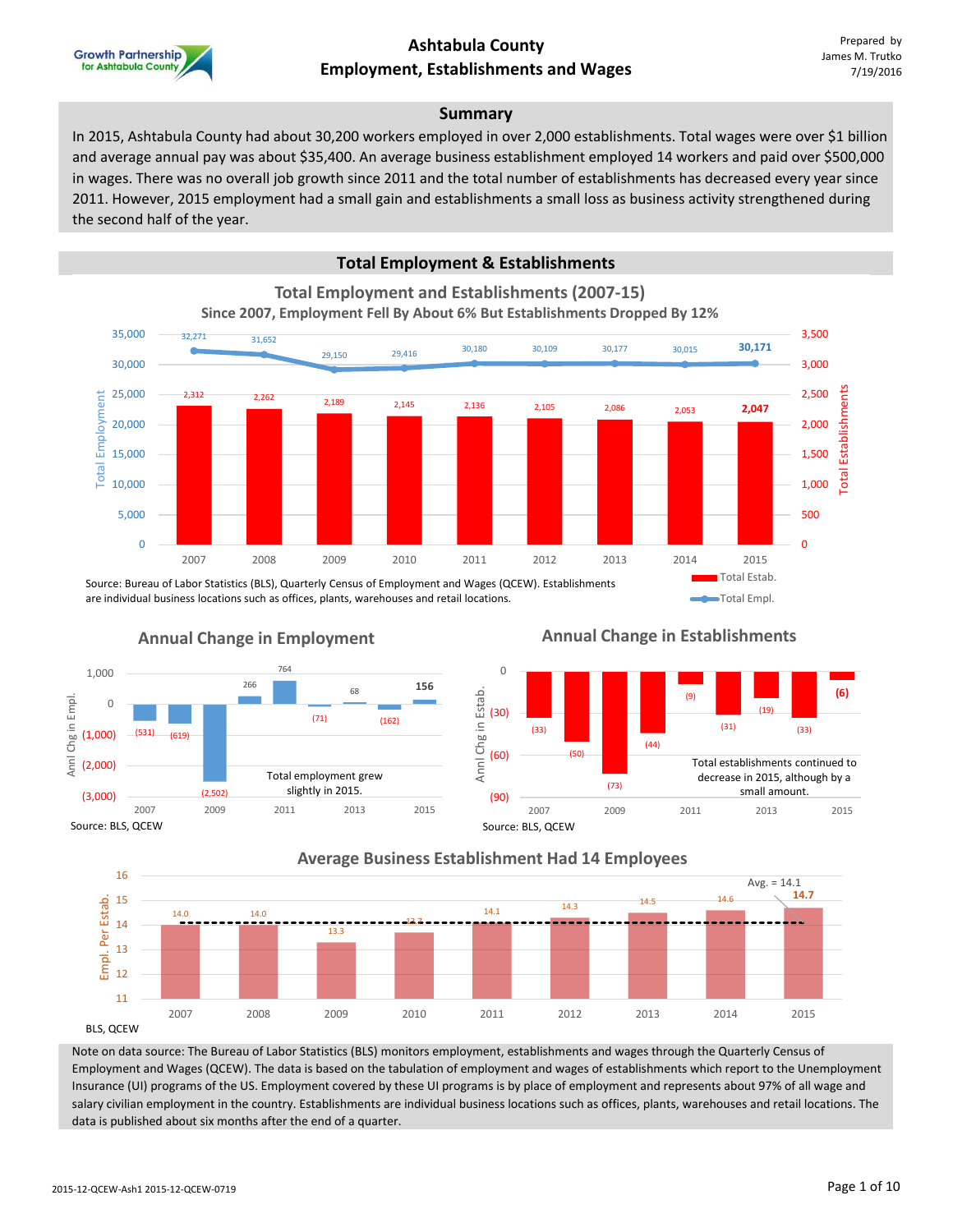

#### **Wages Per Establishment & Average Annual Pay Per Employee Average Establishment Provided Over \$520,000 In Wages**



#### **Private & Government Employment**

In 2015, Ashtabula County's private employment base was 25,800, about 1,200 (-6%) lower than 2007. Private employment dropped by 3,000 after 2007, but it rebounded by 1,500 in 2010 and 2011. However, private employment has increased by only 300 more since 2011. In 2015, government employment was 4,400, about 800 (-16%) below 2007.



### **Private Employment Annual Growth Private Employment Has Grown But Remained Below 1% Growth Target Since 2011**



Source: BLS, QCEW. Note: 1% (300 jobs in Ashtabula County) represents employment target for a mature economy. It is based on approximate historical average of employment growth in Ohio from 1960 to 2015.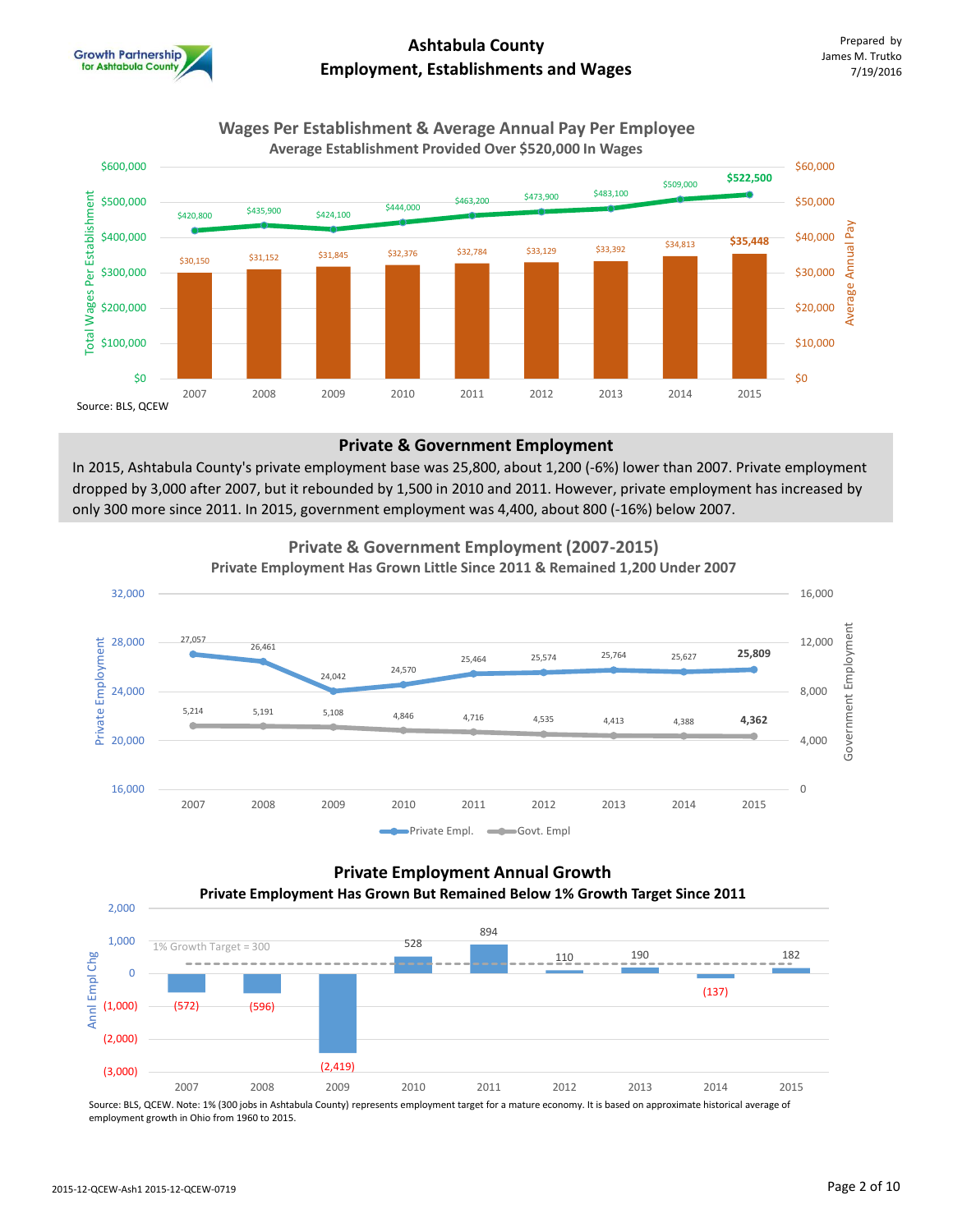

### **Employment By Industry**

Ashtabula had 23% (7,100 workers) of its 2015 employment base in manufacturing, compared to 13% for Ohio and 9% for the US. As a result, Ashtabula has been highly vulnerable to negative structural and cyclical changes in the manufacturing industries. Among service sector industries, employment in education and health services was slightly over-represented, compared to Ohio and the US. Ashtabula County is under-represented in trade, professional/business services and finance, compared to Ohio and the US.



#### **Ashtabula County & Ohio % Employment- Selected Industries County Stronger In Manufacturing, But Underrepresented in Trade, Business Services & Finance**



Source: BLS, QCEW.

#### **Ashtabula County Employment By Industry**

|                                          | <b>2015 Empl</b> |        | 2015 Empl By Ashtab. - % of | Ohio - $%$ of | $US- % of$   |  |  |  |  |
|------------------------------------------|------------------|--------|-----------------------------|---------------|--------------|--|--|--|--|
|                                          |                  | Indus. | <b>Total</b>                | <b>Total</b>  | <b>Total</b> |  |  |  |  |
| <b>Total Employment</b>                  | 30,171           |        | 100%                        | 100%          | 100%         |  |  |  |  |
| <b>Total Private</b>                     | 25,809           |        | 86%                         | 87%           | 85%          |  |  |  |  |
| Manuf.                                   |                  | 7,088  | 23%                         | 13%           | 9%           |  |  |  |  |
| Educa/health                             |                  | 5,496  | 18%                         | 17%           | 15%          |  |  |  |  |
| Trade/transp./util.                      |                  | 4,925  | 16%                         | 19%           | 19%          |  |  |  |  |
| Leisure & hosp.                          |                  | 3,179  | 11%                         | 10%           | 11%          |  |  |  |  |
| Prof./Bus. svcs.                         |                  | 1,937  | 6%                          | 14%           | 14%          |  |  |  |  |
| Other svcs                               |                  | 1,013  | 3%                          | 3%            | 3%           |  |  |  |  |
| Constr.                                  |                  | 980    | 3%                          | 4%            | 5%           |  |  |  |  |
| Finance                                  |                  | 732    | 2%                          | 5%            | 6%           |  |  |  |  |
| Information                              |                  | 274    | 1%                          | 1%            | 2%           |  |  |  |  |
| Nat.Res./ Mining                         |                  | 185    | 1%                          | 1%            | 1%           |  |  |  |  |
| Unclassified                             |                  | 1      | 0%                          | 0%            | 0%           |  |  |  |  |
| <b>Total Govt</b>                        | 4,362            |        | 14%                         | 13%           | 15%          |  |  |  |  |
| Source: BLS, QCEW. 2015 was preliminary. |                  |        |                             |               |              |  |  |  |  |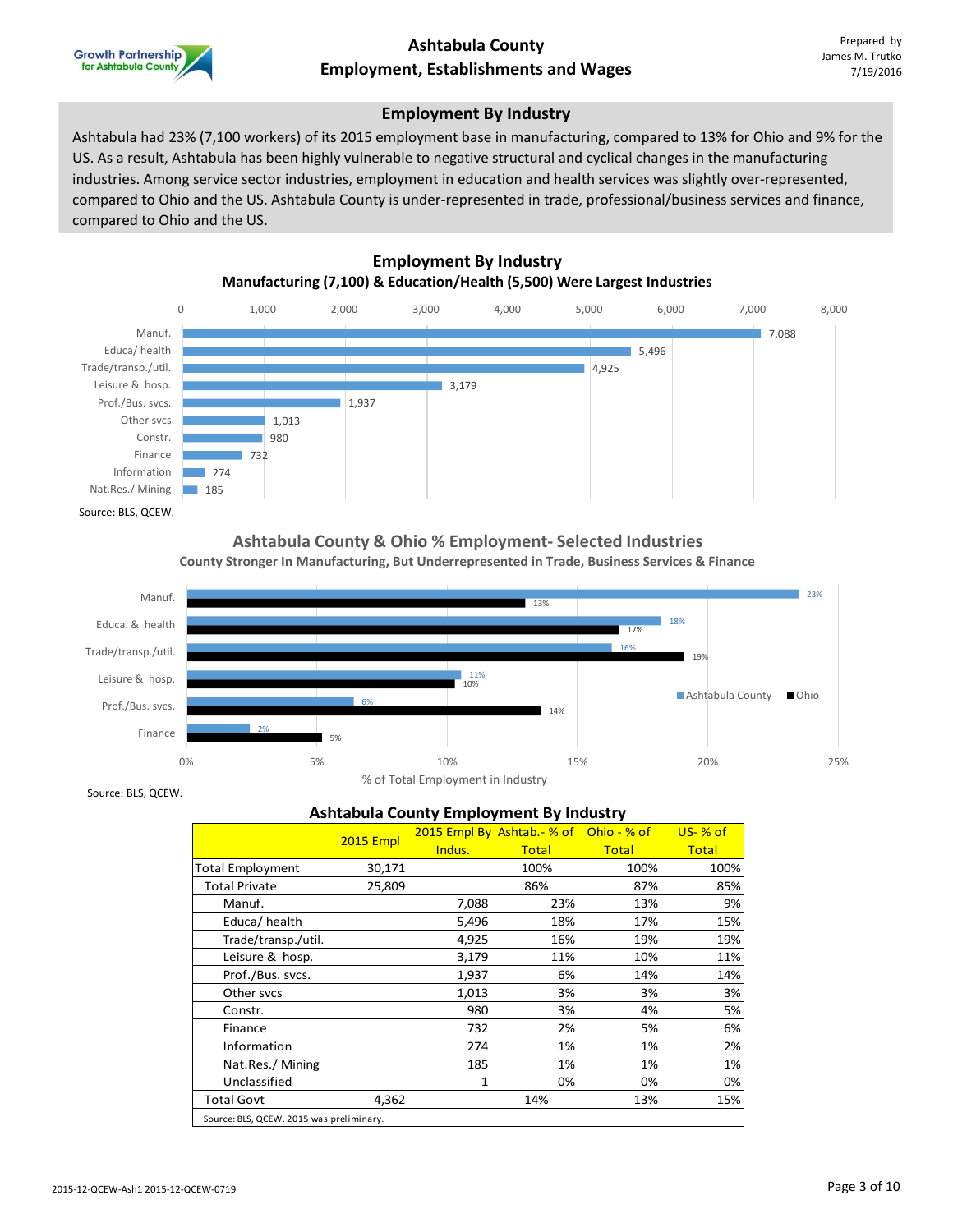

### **Industry Employment Trends**

Although Manufactuing has usually been regarded as the primary industry for job losses, Trade/Transp./Utilities (1,000), Government (-850) and Manufacturing (-800) employment all had sizable employment losses in Ashtabula County from 2007 to 2015. Professional/business services, Other Services and Leisure/Hospitality all gained jobs since 2007. While overall employment has not been growing strongly in recent years, the fact that employment in manufacturing, professional/business services, leisure and recreation, and construction all rebounded by over 10% since 2010 was a positive sign.



#### **Ashtabula County Industry Employment Trends**

|                                          | <b>Trend</b> | 2007   | 2010   | 2015   | 07-15 Chg | 07-15 % Chg | 10-15 % Chg |
|------------------------------------------|--------------|--------|--------|--------|-----------|-------------|-------------|
| Total Empl.                              |              | 32,271 | 29,416 | 30,171 | (2,100)   | $-7%$       | 3%          |
| Prof./Bus. svcs.                         |              | 1,423  | 1,620  | 1,937  | 514       | 36%         | 20%         |
| Other svcs                               |              | 855    | 1,031  | 1,013  | 158       | 18%         | $-2%$       |
| Leisure & hosp.                          |              | 3,060  | 2,764  | 3,179  | 119       | 4%          | 15%         |
| Nat.Res./Mining                          |              | 146    | 123    | 185    | 39        | 27%         | 50%         |
| Educa. & health                          |              | 5,501  | 5,549  | 5,496  | (5)       | 0%          | $-1%$       |
| Unclassified                             |              | 11     | 4      | 1      | (10)      | $-91%$      | $-75%$      |
| Constr.                                  |              | 997    | 847    | 980    | (17)      | $-2%$       | 16%         |
| Finance                                  |              | 844    | 737    | 732    | (112)     | $-13%$      | $-1%$       |
| Information                              |              | 419    | 345    | 274    | (145)     | $-35%$      | $-21%$      |
| Manuf.                                   |              | 7,880  | 6,279  | 7,088  | (792)     | $-10%$      | 13%         |
| <b>Total Govt</b>                        |              | 5,214  | 4,846  | 4,362  | (852)     | $-16%$      | $-10%$      |
| Trade/transp./util.                      |              | 5,921  | 5,270  | 4,925  | (996)     | $-17%$      | $-7%$       |
| Source: BLS, QCEW. 2015 was preliminary. |              |        |        |        |           |             |             |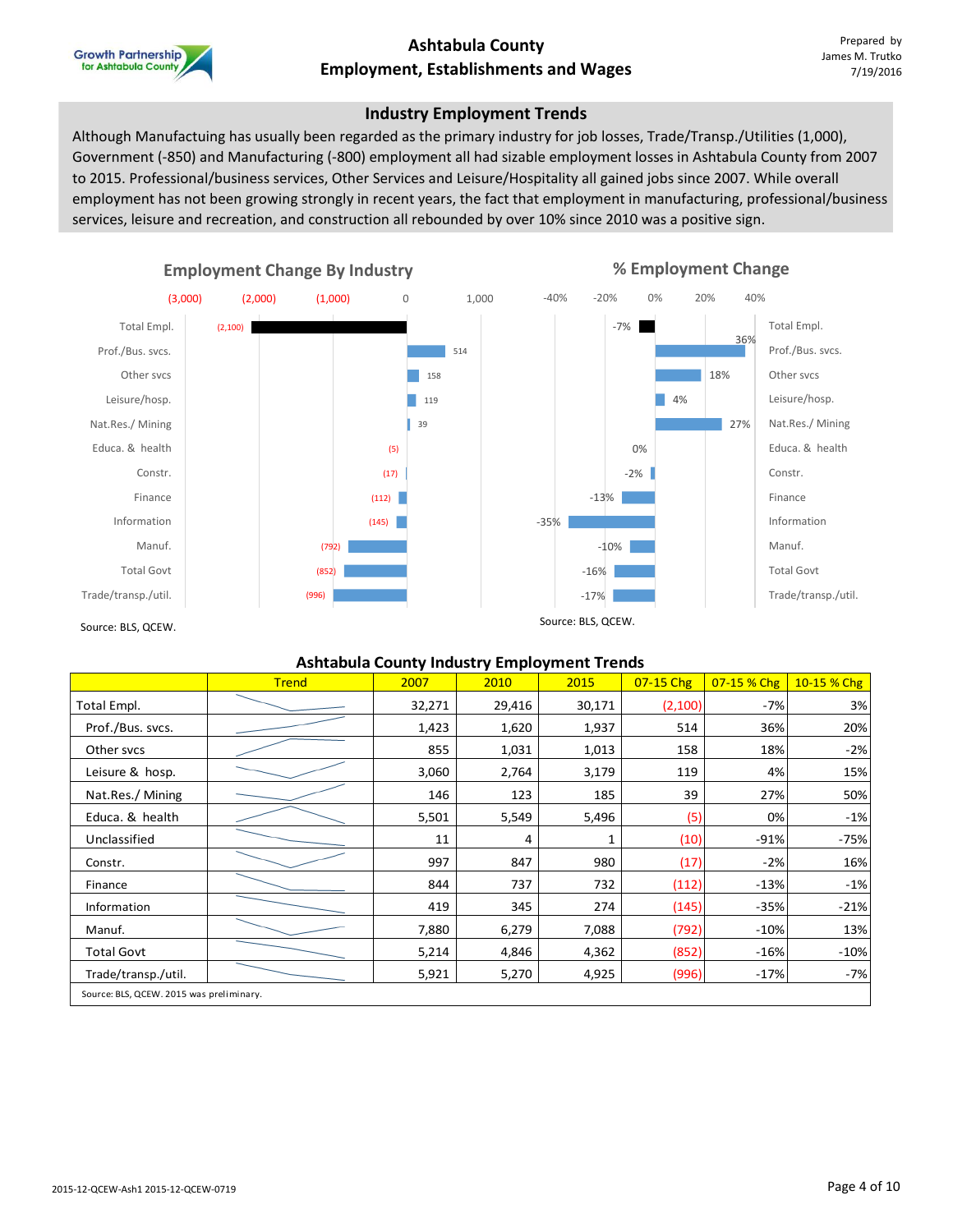

#### **Private & Government Establishments**

In 2015, Ashtabula County's private business establishment base was estimated at 1,864, a decrease of 255 establishments (11%) from 2007. The largest drop took place during the 2008-2009 recession, but the county has lost private establishments every year. The average private establishment employed 13.8 employees in 2015, an 8-year high.



Source: BLS, QCEW. Note: Establishments are individual business locations such as offices, plants, warehouses, retail locations or government offices.



**Annual Change In Private Establishments**

# Source: BLS, QCEW. Note: 1% (20 establishments in Ashtabula County) represents an establishment annual growth target for a mature economy. It is based on approximate

historical average of establishment gorwth in Ohio from 1960 to 2015.



### **Average Private Establishment Employed 13 Workers**

Source: BLS, QCEW.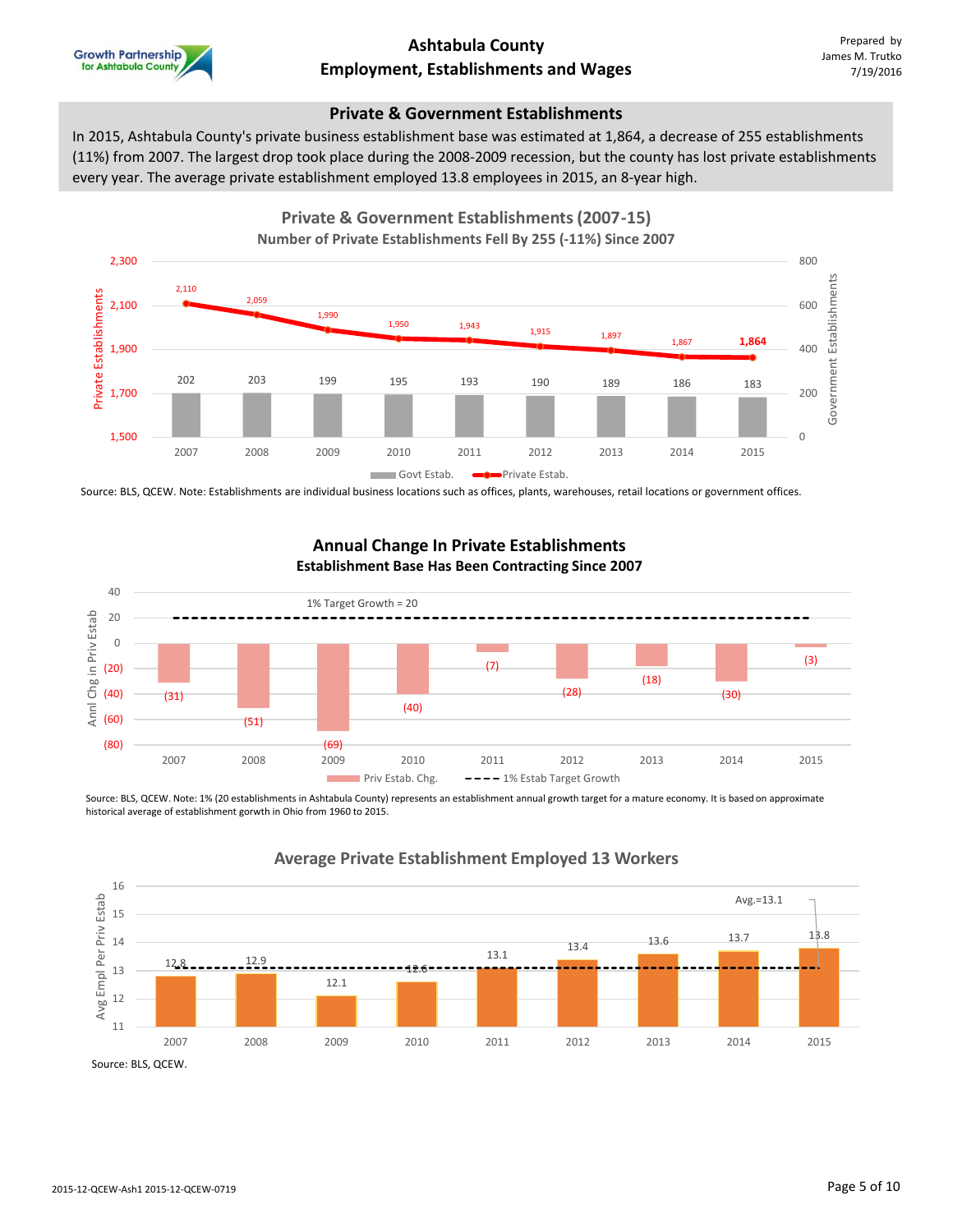

#### **Establishments By Industry**

Trade/Transportation/Utilities was the most numerous business category with over 450 (22%) establishments, but the county had roughly the same percentage (22%) of establishments in Trade/Transporation/Utilities as Ohio (23%) and the US (20%). Compared to Ohio, the county had higher percentages in Leisure/Hospitality (12%, vs Ohio 10%) Manufacturing (7.4%, vs Ohio 5.3%) and Government (9%, vs Ohio 5%). The county had over twice the percentage of manufacturing as the US (7.4% vs 3.6%). Among service sector industries, Professional/Business Services (11%, vs. Ohio 18%) and Finance (8%, vs. Ohio 10%) were slightly under-represented compared to Ohio.



Source: BLS, QCEW.

#### **Ashtabula County & Ohio % Establishments- Selected Industries County Had Greater Percentage in Leisure, Manufacturing & Government, But Was Underrepresented in Prof./Business Services & Finance**



### **Ashtabula County Establishments By Industry**

|                             |                                          | 2015 Estab.        | Ashtabula-% | Ohio-% of    | $US-%$ of    |  |  |  |  |  |
|-----------------------------|------------------------------------------|--------------------|-------------|--------------|--------------|--|--|--|--|--|
|                             | 2015 Estab.                              | <b>By Industry</b> | of Total    | <b>Total</b> | <b>Total</b> |  |  |  |  |  |
| <b>Total Establishments</b> | 2,047                                    |                    | 100%        | 100%         | 100%         |  |  |  |  |  |
| <b>Total Private</b>        | 1,864                                    |                    | 91%         | 95%          | 97%          |  |  |  |  |  |
| Trade/transp./util.         |                                          | 453                | 22.1%       | 23.3%        | 20.1%        |  |  |  |  |  |
| Leisure/Hosp.               |                                          | 253                | 12.4%       | 9.5%         | 8.4%         |  |  |  |  |  |
| Educa/Health                |                                          | 221                | 10.8%       | 11.3%        | 16.0%        |  |  |  |  |  |
| Prof./Bus. Svcs.            |                                          | 216                | 10.6%       | 17.5%        | 18.1%        |  |  |  |  |  |
| <b>Other Sycs</b>           |                                          | 184                | 9.0%        | 8.1%         | 8.6%         |  |  |  |  |  |
| Constr.                     |                                          | 171                | 8.4%        | 7.8%         | 8.0%         |  |  |  |  |  |
| Finance                     |                                          | 160                | 7.8%        | 9.6%         | 8.9%         |  |  |  |  |  |
| Manuf.                      |                                          | 152                | 7.4%        | 5.3%         | 3.6%         |  |  |  |  |  |
| Nat.Res./ Mining            |                                          | 33                 | 1.6%        | 0.9%         | 1.4%         |  |  |  |  |  |
| Information                 |                                          | 21                 | 1.0%        | 1.4%         | 1.6%         |  |  |  |  |  |
| Unclassified                |                                          |                    | 0.1%        | 0.3%         | 2.2%         |  |  |  |  |  |
| <b>Total Govt</b>           | 183                                      | 183                | 8.9%        | 5.0%         | 3.1%         |  |  |  |  |  |
|                             | Source: BLS, QCEW. 2015 was preliminary. |                    |             |              |              |  |  |  |  |  |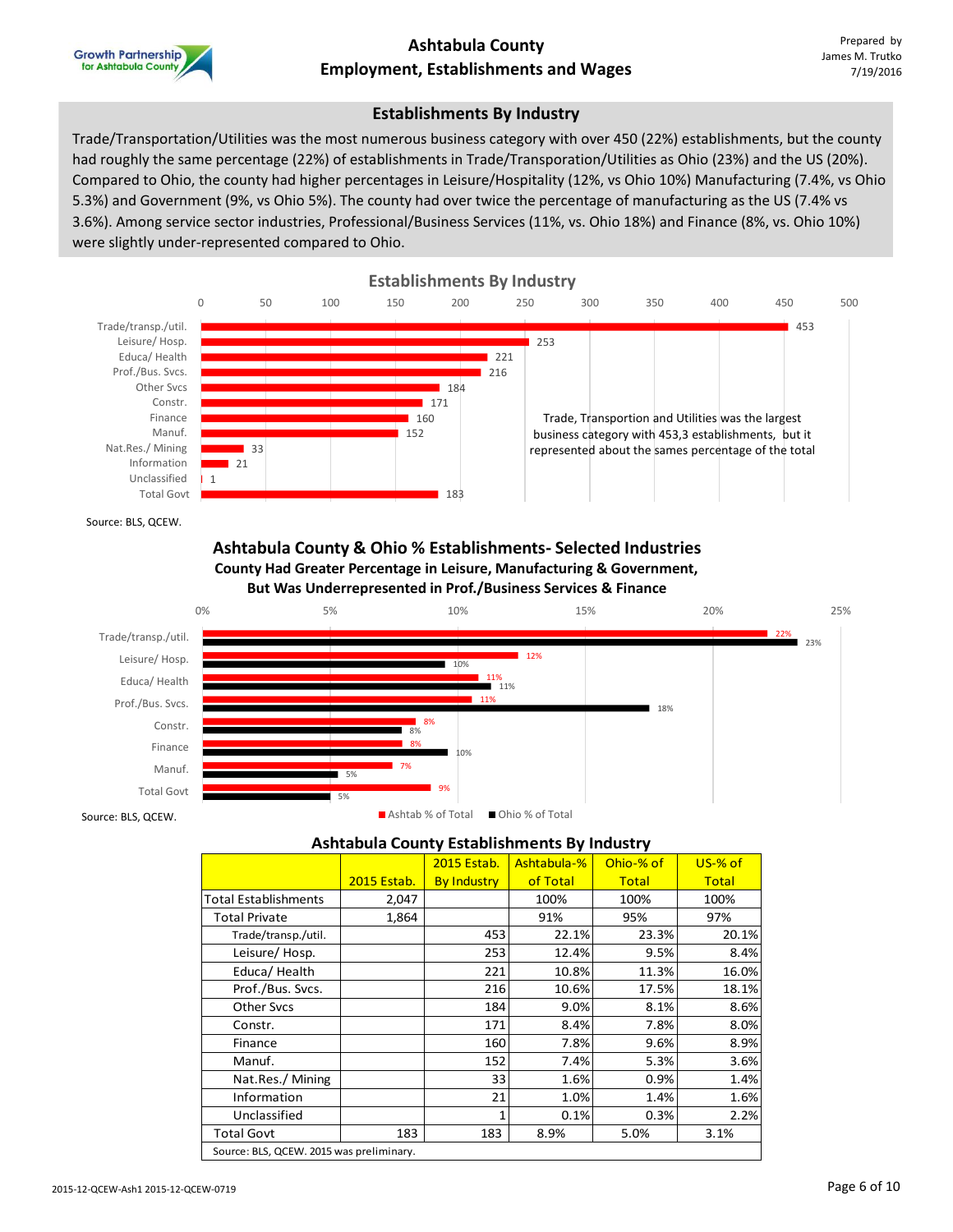

#### **Industry Establishment Trends**

Trade/transporation/utilities, construction and manufacturing industries lost the most establishments, but almost every indsutry lost establishments in Ashtabula County since 2007.



### **% Change in Establishments**



#### **Ashtabula County Industry Establishment Trends**

| Industry                                 | 2007-15 Trend | 2007  | 2010  | 2015  | 07-15 Chg | 07-15 %Chg | 10-15 %Chg |
|------------------------------------------|---------------|-------|-------|-------|-----------|------------|------------|
| <b>Total Establishments</b>              |               | 2,312 | 2,145 | 2,047 | (265)     | $-11%$     | $-5%$      |
| Nat.Res./Mining                          |               | 21    | 26    | 33    | 12        | 57%        | 27%        |
| Leisure & Hosp.                          |               | 253   | 245   | 253   | 0         | 0%         | 3%         |
| Educa. & Health                          |               | 226   | 236   | 221   | (5)       | $-2%$      | -6%        |
| Unclassified                             |               | 6     | 3     | 1     | (5)       | $-83%$     | $-67%$     |
| Information                              |               | 27    | 26    | 21    | (6)       | $-22%$     | $-19%$     |
| Prof./Bus. Svcs.                         |               | 226   | 207   | 216   | (10)      | $-4%$      | 4%         |
| Government                               |               | 202   | 195   | 183   | (19)      | -9%        | -6%        |
| Other Svcs                               |               | 205   | 197   | 184   | (21)      | $-10%$     | $-7%$      |
| Finance                                  |               | 185   | 169   | 160   | (25)      | $-14%$     | $-5%$      |
| Manuf.                                   |               | 188   | 167   | 152   | (36)      | $-19%$     | -9%        |
| Constr.                                  |               | 230   | 195   | 171   | (59)      | $-26%$     | $-12%$     |
| Trade/transp./util.                      |               | 546   | 479   | 453   | (93)      | $-17%$     | $-5%$      |
| Source: BLS, QCEW. 2015 was preliminary. |               |       |       |       |           |            |            |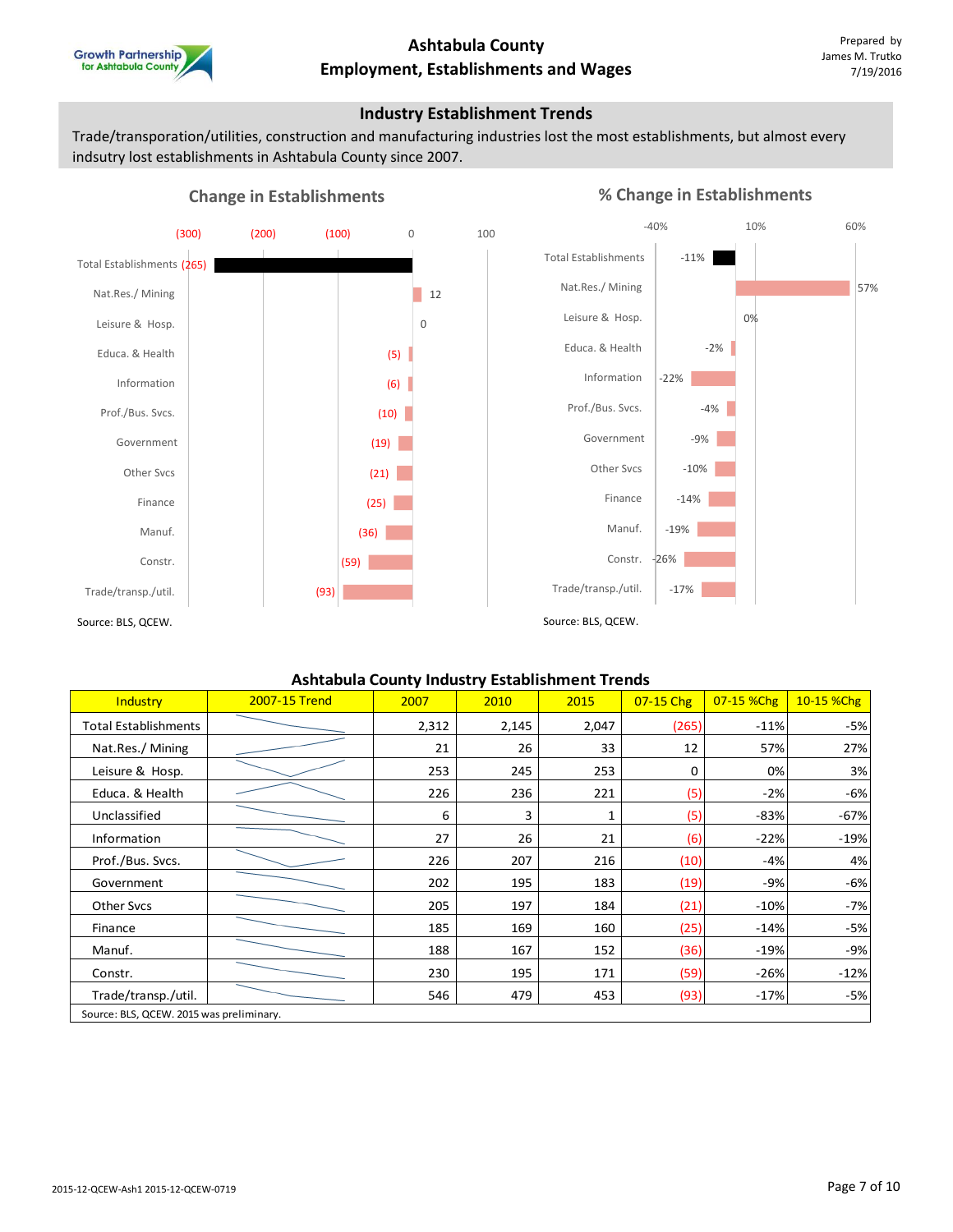

### **Total Wages**

Ashtabula County establishments paid over \$1 billion in total wages in 2015. The average establishment paid about \$522,000 in wages; the average manufacturing establishment paid over \$2 million in wages.

**Average Wages Per Ashtabula County Establishment**



#### **Ashtabula County Total Wages By Industry**

|                                                                | <b>Trend</b> | 2007 Wages<br>(SMil) | 2015 Wages<br>(SMil) | 07-15 Chg | 07-15 %Chg | Wages/<br>Estab |
|----------------------------------------------------------------|--------------|----------------------|----------------------|-----------|------------|-----------------|
| <b>Total Wages</b>                                             |              | \$973                | \$1,069              | \$97      | 10%        | \$522,000       |
| <b>Total Private Wages</b>                                     |              | \$793                | \$898                | \$192     | 27%        | \$482,000       |
| Manuf.                                                         |              | \$322                | \$344                | \$27      | 9%         | \$2,265,000     |
| Educa. & Health                                                |              | \$154                | \$188                | \$70      | 60%        | \$851,000       |
| Trade/transp./util.                                            |              | \$153                | \$151                | \$31      | 26%        | \$333,000       |
| Prof./Bus. Svcs.                                               |              | \$38                 | \$65                 | \$36      | 123%       | \$299,000       |
| Constr.                                                        |              | \$35                 | \$45                 | \$7       | 19%        | \$264,000       |
| Leisure & Hosp.                                                |              | \$33                 | \$43                 | \$15      | 54%        | \$170,000       |
| Finance                                                        |              | \$26                 | \$27                 | \$1       | 3%         | \$169,000       |
| <b>Other Sycs</b>                                              |              | \$13                 | \$18                 | \$6       | 44%        | \$99,000        |
| Information                                                    |              | \$13                 | \$11                 | (\$3)     | $-24%$     | \$522,000       |
| Nat.Res./Mining                                                |              | \$4                  | \$6                  | \$3       | 110%       | \$181,000       |
| <b>Total Govt</b>                                              |              | \$180                | \$171                | \$15      | 10%        | \$936,000       |
| Source: BLS, QCEW. 2015 is preliminary. Unclassified not incl. |              |                      |                      |           |            |                 |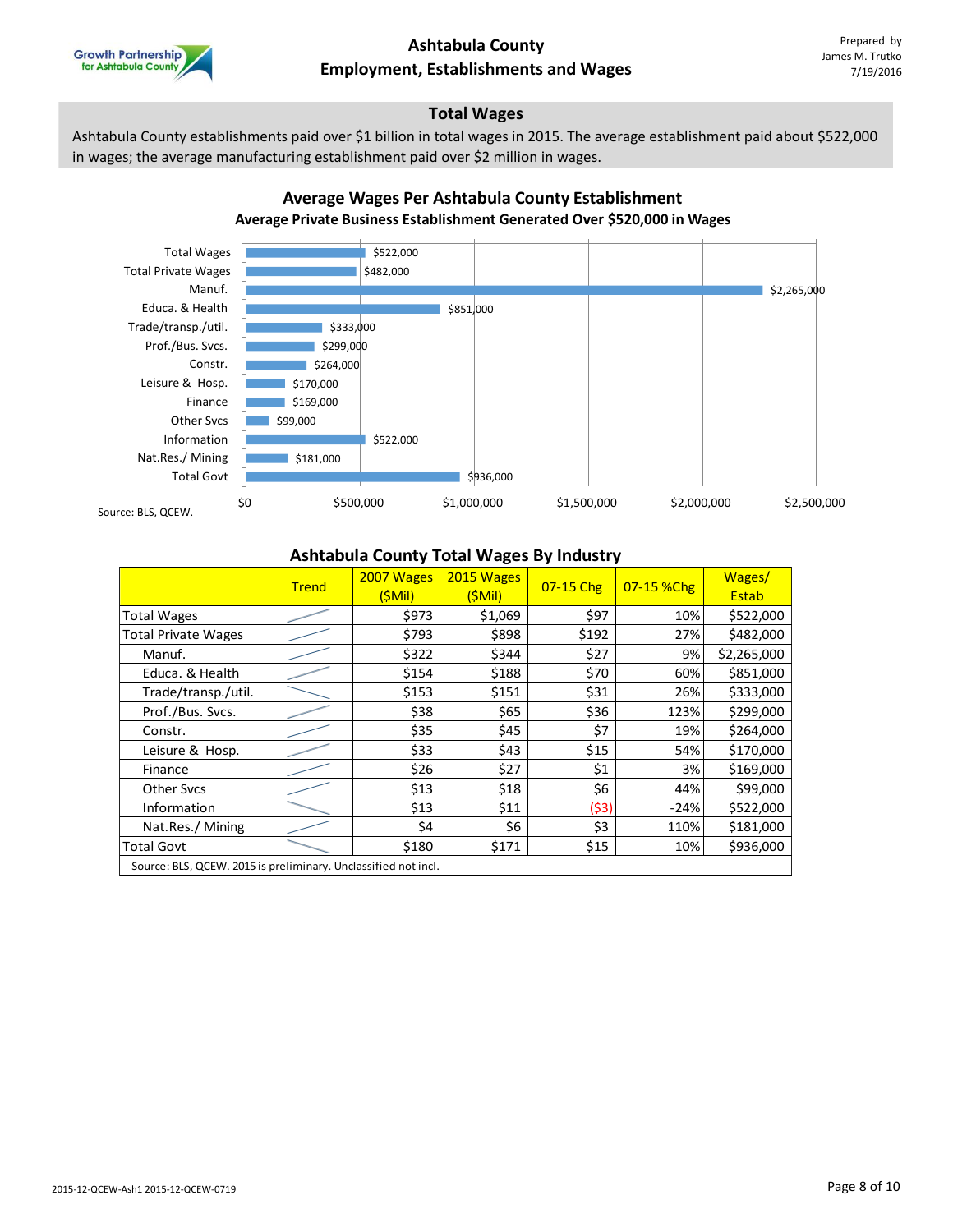

#### **Average Annual Pay**

In 2015, average annual pay by Ashtabula County establishments was about \$35,400, which was two-thirds of the US average annual pay of \$53,000. Ashtabula's average annual pay was about three-quarters of Ohio's average annual pay. From 2007 to 2015, average annual pay in Ashtabula grew by 18%, roughly the same as Ohio and the US.

|                                                                                           | 2007                | 2015                |                 |                    | 2015 Ashtab     | 2015 Ashtab     |  |  |  |
|-------------------------------------------------------------------------------------------|---------------------|---------------------|-----------------|--------------------|-----------------|-----------------|--|--|--|
|                                                                                           | Ashtabula           | Ashtabula           | Oh- $2015$ Avg  | <b>US-2015 Avg</b> | <b>Annl Pay</b> | <b>Annl Pay</b> |  |  |  |
|                                                                                           | <b>Avg Anni Pay</b> | <b>Avg Annl Pay</b> | <b>Annl Pay</b> | <b>Annl Pay</b>    | <b>Index</b>    | <b>Index</b>    |  |  |  |
|                                                                                           |                     |                     |                 |                    | $(Oh=100)$      | $(US=100)$      |  |  |  |
| <b>Total Avg Annl Pay</b>                                                                 | \$30,150            | \$35,448            | \$47,139        | \$52,937           | 75              | 67              |  |  |  |
| <b>Total Private Avg Annl Pay</b>                                                         | \$29,306            | \$34,802            | \$46,579        | \$52,874           | 75              | 66              |  |  |  |
| Nat.Res./Mining Avg Annl Pay                                                              | \$28,279            | \$32,248            | \$49,079        | \$58,468           | 66              | 55              |  |  |  |
| Constr. Avg Annl Pay                                                                      | \$35,368            | \$46,130            | \$55,933        | \$57,016           | 83              | 81              |  |  |  |
| Manuf. Avg Annl Pay                                                                       | \$40,871            | \$48,580            | \$58,188        | \$64,305           | 84              | 76              |  |  |  |
| Trade/transp./util. Avg Annl Pay                                                          | \$25,912            | \$30,605            | \$41,090        | \$44,319           | 75              | 69              |  |  |  |
| Information Avg Annl Pay                                                                  | \$31,519            | \$39,502            | \$64,850        | \$95,038           | 61              | 42              |  |  |  |
| Finance Avg Annl Pay                                                                      | \$31,124            | \$37,023            | \$65,892        | \$87,914           | 56              | 42              |  |  |  |
| Prof./Bus. Svcs. Avg Annl Pay                                                             | \$27,029            | \$33,404            | \$60,025        | \$69,266           | 56              | 48              |  |  |  |
| Educa. & Health Avg Annl Pay                                                              | \$27,946            | \$34,214            | \$43,608        | \$47,384           | 79              | 72              |  |  |  |
| Leisure & Hosp. Avg Annl Pay                                                              | \$10,766            | \$13,505            | \$17,858        | \$21,804           | 76              | 62              |  |  |  |
| Other Svcs Avg Annl Pay                                                                   | \$15,517            | \$17,988            | \$29,871        | \$35,118           | 60              | 51              |  |  |  |
| Unclassified Avg Annl Pay                                                                 | \$15,024            | \$12,346            | \$40,841        | \$50,369           | 30              | 25              |  |  |  |
| <b>Total Govt Avg Annl Pay</b>                                                            | \$32,200            | \$38,300            | \$47,610        | \$53,466           | 80              | 72              |  |  |  |
| Source: BLS, OCEW, 2015 was preliminary, Ashtabula Information and Total Goyt is estimate |                     |                     |                 |                    |                 |                 |  |  |  |

#### **Ashtabula County Average Annual Pay By Industry**

Source: BLS, QCEW. 2015 was preliminary. Ashtabula Information and Total Govt is estimate.

### **Ashtabula County Changes In Average Annual Pay By Industry**

|                                                                                            | 2007<br><b>Ashtabula</b><br><b>Avg Anni Pay</b> | 2015<br>Ashtabula<br><b>Avg Annl Pay</b> | 07-15 Ashtab<br><b>Chg</b> | 07-15 Ashtab<br>%Chg | 07-15 Ohio<br>%Chg | $07-15$ US<br>$%$ Chg |  |  |  |  |
|--------------------------------------------------------------------------------------------|-------------------------------------------------|------------------------------------------|----------------------------|----------------------|--------------------|-----------------------|--|--|--|--|
| Total Avg Annl Pay                                                                         | \$30,150                                        | \$35,448                                 | \$5,298                    | 18%                  | 18%                | 19%                   |  |  |  |  |
| Total Priv. Avg Annl Pay                                                                   | \$29,306                                        | \$34,802                                 | \$5,496                    | 19%                  | 18%                | 19%                   |  |  |  |  |
| Nat.Res./ Mining                                                                           | \$28,279                                        | \$32,248                                 | \$3,969                    | 14%                  | 21%                | 28%                   |  |  |  |  |
| Constr.                                                                                    | \$35,368                                        | \$46,130                                 | \$10,762                   | 30%                  | 26%                | 22%                   |  |  |  |  |
| Manuf.                                                                                     | \$40,871                                        | \$48,580                                 | \$7,709                    | 19%                  | 13%                | 20%                   |  |  |  |  |
| Trade/transp./util.                                                                        | \$25,912                                        | \$30,605                                 | \$4,693                    | 18%                  | 18%                | 17%                   |  |  |  |  |
| Information                                                                                | \$31,519                                        | \$39,502                                 | \$7,983                    | 25%                  | 22%                | 38%                   |  |  |  |  |
| Finance                                                                                    | \$31,124                                        | \$37,023                                 | \$5,899                    | 19%                  | 24%                | 19%                   |  |  |  |  |
| Prof./Bus. Svcs.                                                                           | \$27,029                                        | \$33,404                                 | \$6,375                    | 24%                  | 23%                | 26%                   |  |  |  |  |
| Educa. & Health                                                                            | \$27,946                                        | \$34,214                                 | \$6,268                    | 22%                  | 19%                | 17%                   |  |  |  |  |
| Leisure & Hosp.                                                                            | \$10,766                                        | \$13,505                                 | \$2,739                    | 25%                  | 22%                | 18%                   |  |  |  |  |
| <b>Other Svcs</b>                                                                          | \$15,517                                        | \$17,988                                 | \$2,471                    | 16%                  | 22%                | 26%                   |  |  |  |  |
| Unclassified                                                                               | \$15,024                                        | \$12,346                                 | (\$2,678)                  | $-18%$               | 25%                | 13%                   |  |  |  |  |
| Total Govt Avg Annl Pay                                                                    | \$32,200                                        | \$38,300                                 | \$6,100                    | 19%                  | 18%                | 0%                    |  |  |  |  |
| Source: BLS, QCEW. 2015 was preliminary. Ashtabula Information and Total Govt is estimate. |                                                 |                                          |                            |                      |                    |                       |  |  |  |  |